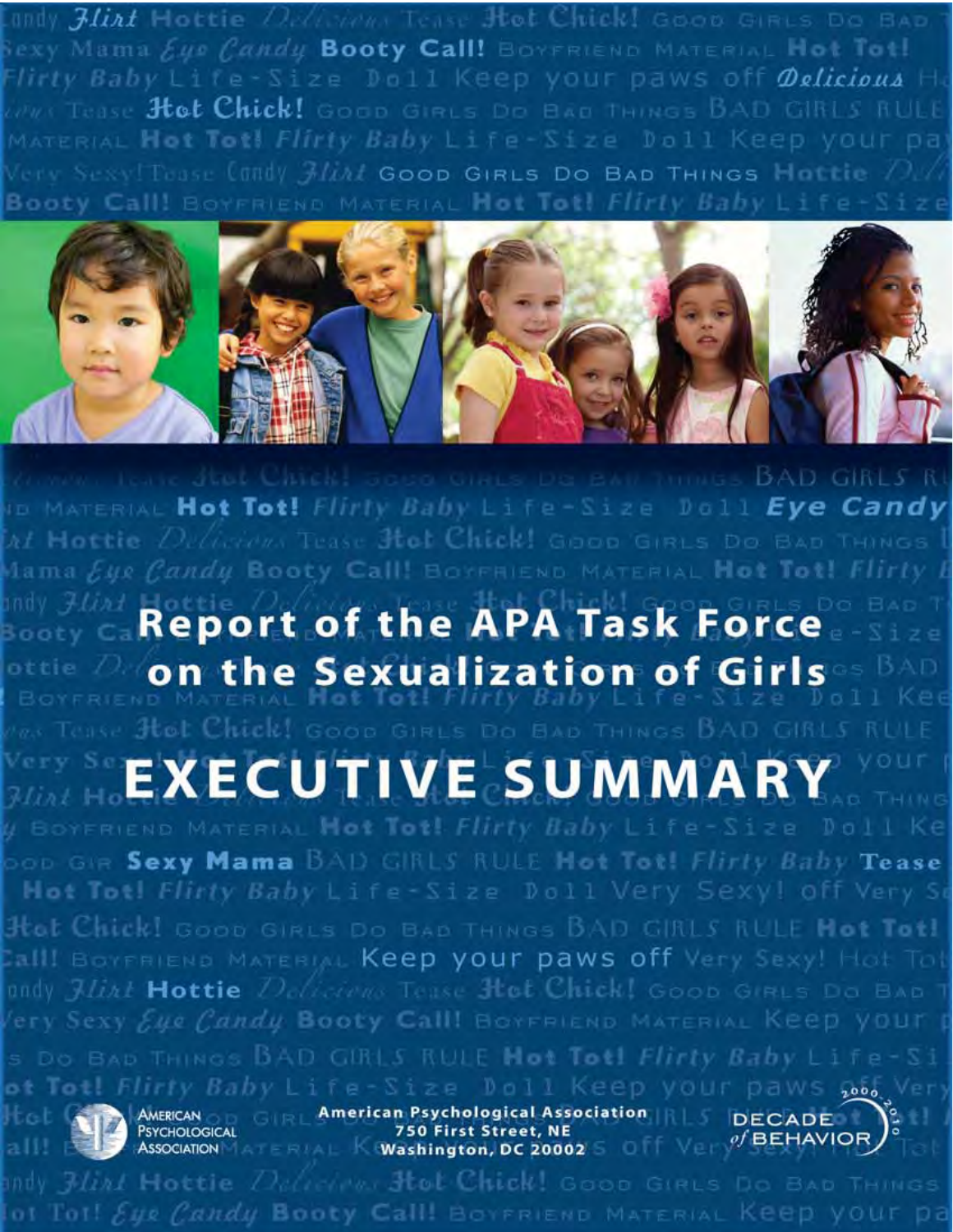Report of the APA Task Force on the Sexualization of Girls

# *Executive Summary*

# **APA Task Force on the Sexualization of Girls**

## **Members**

**Eileen L. Zurbriggen, PhD (Chair) Rebecca L. Collins, PhD Sharon Lamb, EdD Tomi-Ann Roberts, PhD Deborah L.Tolman, EdD L. Monique Ward, PhD Jeanne Blake (Public Member)**

**Printed single copies available from: American Psychological Association Public Interest Directorate Women's Programs 750 First Street, NE Washington, DC 20002-4242 (202-336-6044**)

# *Available online at www.apa.org/pi/wpo/sexualization.html*

Copyright © 2007 by the American Psychological Association.This material may be reproduced in whole or in part without fees or permission, provided that acknowledgment is given to the American Psychological Association.This material may not be reprinted, translated, or distributed electronically without prior permission in writing from the publisher. For permission, contact APA, Rights and Permissions, 750 First Street, NE,Washington, DC 20002-4242.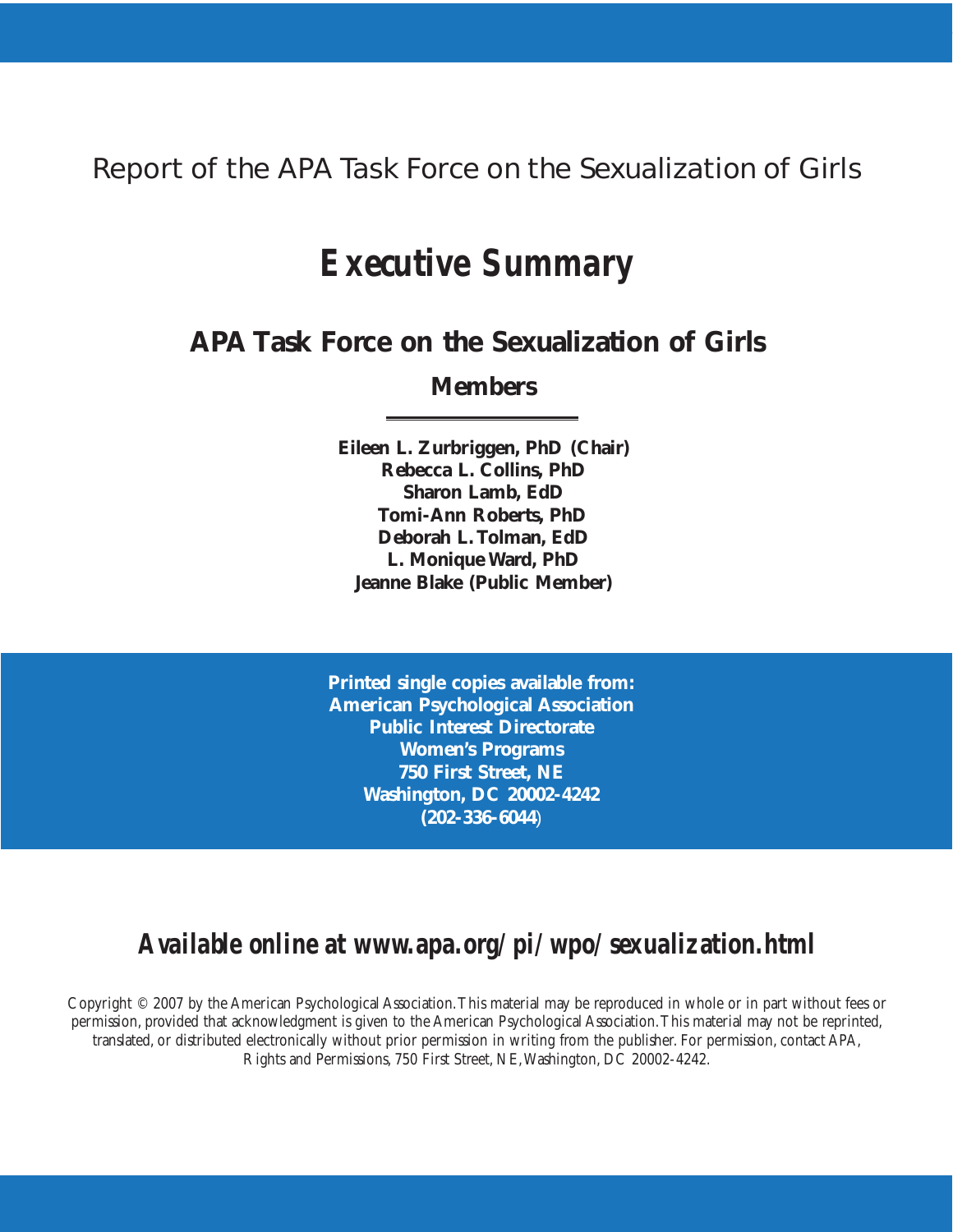# Report of the Task Force on the Sexualization of Girls

# **Executive Summary**

Journalists, child advocacy organizations, parents, and<br>psychologists have argued that the sexualization of girls is Tournalists, child advocacy organizations, parents, and a broad and increasing problem and is harmful to girls.The APA Task Force on the Sexualization of Girls was formed in response to these expressions of public concern.

APA has long been involved in issues related to the impact of media content on children. In 1994,APA adopted a policy resolution on Violence in Mass Media, which updated and expanded an earlier resolution on televised violence. In 2004, the APA Task Force on Advertising and Children produced a report examining broad issues related to advertising to children.That report provided recommendations to restrict advertising that is primarily directed at young children and to include developmentally appropriate disclaimers in advertising, as well as recommendations regarding research, applied psychology, industry practices, media literacy, advertising, and schools. In 2005,APA adopted the policy resolution on Violence in Video Games and Interactive Media, which documented the negative impact of exposure to violent interactive media on children and youth and called for the reduction of violence in these media.These resolutions and reports addressed how violent media and advertising affect children and youth, but they did not address sexualization.

The APA Task Force on the Sexualization of Girls was tasked with examining the psychological theory, research, and clinical experience addressing the sexualization of girls via media and other cultural messages, including the prevalence of these messages and their impact on girls and the role and impact of race/ethnicity and socioeconomic status.The task force was charged with producing a report, including recommendations for research, practice, education and training, policy, and public awareness.

This report examines and summarizes psychological theory, research, and clinical experience addressing the sexualization of girls.The report (a) defines sexualization; (b)

examines the prevalence and provides examples of sexualization in society and in cultural institutions, as well as interpersonally and intrapsychically; (c) evaluates the evidence suggesting that sexualization has negative consequences for girls and for the rest of society; and (d) describes positive alternatives that may help counteract the influence of sexualization.

There are several components to sexualization, and these set it apart from healthy sexuality. Sexualization occurs when

- a person's value comes only from his or her sexual appeal or behavior, to the exclusion of other characteristics;
- a person is held to a standard that equates physical attractiveness (narrowly defined) with being sexy;
- a person is sexually objectified—that is, made into a thing for others' sexual use, rather than seen as a person with the capacity for independent action and decision making; and/or
- sexuality is inappropriately imposed upon a person.

All four conditions need not be present; any one is an indication of sexualization.The fourth condition (the inappropriate imposition of sexuality) is especially relevant to children.Anyone (girls, boys, men, women) can be sexualized. But when children are imbued with adult sexuality, it is often imposed upon them rather than chosen by them. Self-motivated sexual exploration, on the other hand, is not sexualization by our definition, nor is age-appropriate exposure to information about sexuality.

## **Evidence for the Sexualization of Girls**

 $\sum$  *T* irtually every media form studied provides ample evidence of the sexualization of women, including television, music videos, music lyrics, movies, magazines, sports media, video games, the Internet, and advertising (e.g., Gow, 1996; Grauerholz & King, 1997; Krassas, Blauwkamp, & Wesselink, 2001, 2003; Lin, 1997; Plous & Neptune, 1997; Vincent, 1989;Ward, 1995). Some studies have examined forms of media that are especially popular with children and adolescents, such as video games and teen-focused magazines.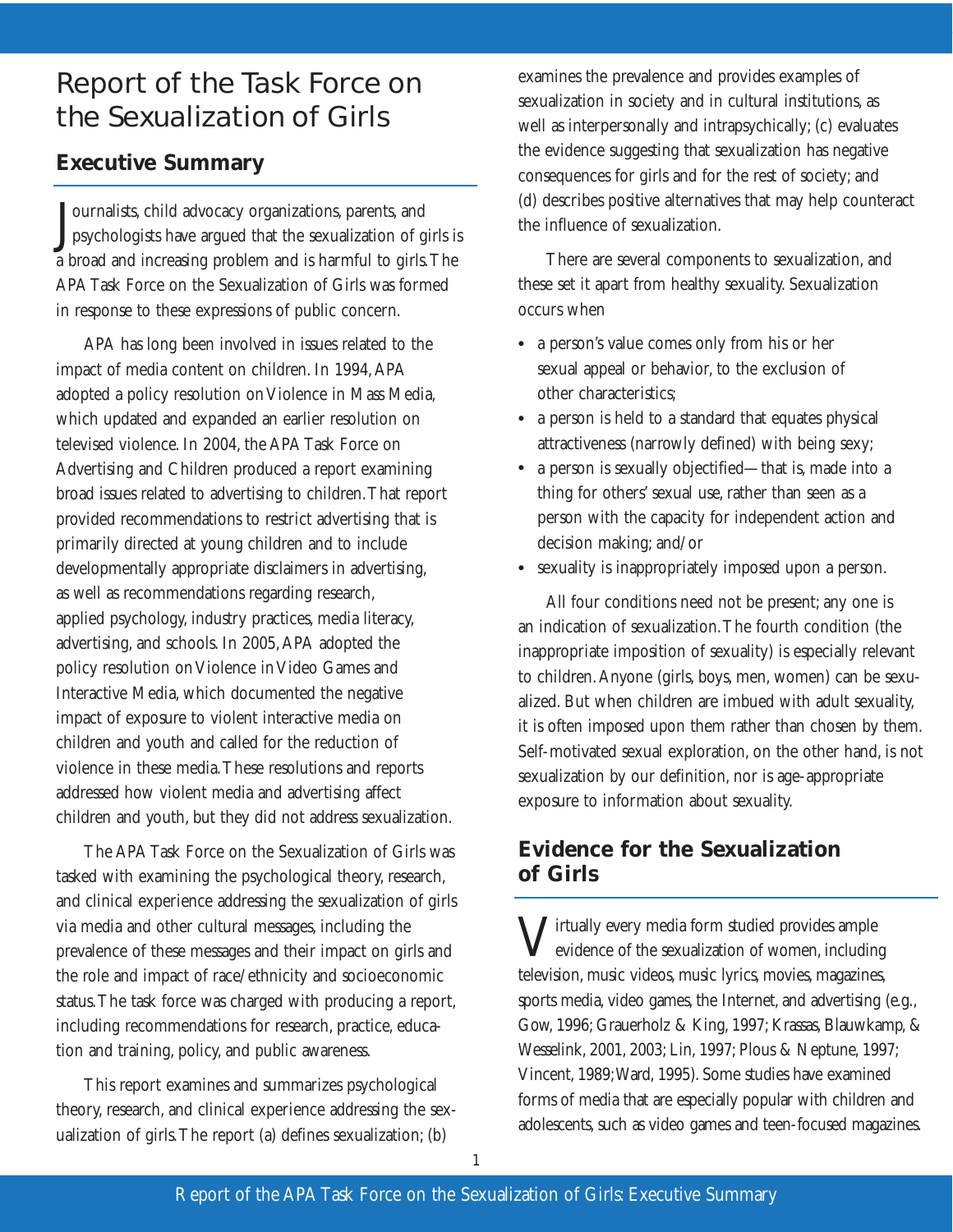In study after study, findings have indicated that women more often than men are portrayed in a sexual manner (e.g., dressed in revealing clothing, with bodily postures or facial expressions that imply sexual readiness) and are objectified (e.g., used as a decorative object, or as body parts rather than a whole person). In addition, a narrow (and unrealistic) standard of physical beauty is heavily emphasized.These are the models of femininity presented for young girls to study and emulate.

In some studies, the focus was on the sexualization of female characters across all ages, but most focused specifically on young adult women.Although few studies examined the prevalence of sexualized portrayals of girls in particular, those that have been conducted found that such sexualization does occur and may be increasingly common. For example, O'Donohue, Gold, and McKay (1997) coded advertisements over a 40-year period in five magazines targeted to men, women, or a general adult readership.Although relatively few (1.5%) of the ads portrayed children in a sexualized manner, of those that did, 85% sexualized girls rather than boys. Furthermore, the percentage of sexualizing ads increased over time.

Although extensive analyses documenting the sexualization of girls, in particular, have yet to be conducted, individual examples can easily be found.These include advertisements (e.g., the Skechers "naughty and nice" ad that featured Christina Aguilera dressed as a schoolgirl in pigtails, with her shirt unbuttoned, licking a lollipop), dolls (e.g., Bratz dolls dressed in sexualized clothing such as miniskirts, fishnet stockings, and feather boas), clothing (thongs sized for 7– to 10-year-olds, some printed with slogans such as "wink wink"), and television programs (e.g., a televised fashion show in which adult models in lingerie were presented as young girls). Research documenting the pervasiveness and influence of such products and portrayals is sorely needed.

Societal messages that contribute to the sexualization of girls come not only from media and merchandise but also through girls' interpersonal relationships (e.g., with parents, teachers, and peers; Brown & Gilligan, 1992). Parents may contribute to sexualization in a number of ways. For example, parents may convey the message that maintaining an attractive physical appearance is the most important goal for

girls. Some may allow or encourage plastic surgery to help girls meet that goal. Research shows that teachers sometimes encourage girls to play at being sexualized adult women (Martin, 1988) or hold beliefs that girls of color are "hypersexual" and thus unlikely to achieve academic success (Rolón-Dow, 2004). Both male and female peers have been found to contribute to the sexualization of girls—girls by policing each other to ensure conformance with standards of thinness and sexiness (Eder, 1995; Nichter, 2000) and boys by sexually objectifying and harassing girls. Finally, at the extreme end, parents, teachers, and peers, as well as others (e.g., other family members, coaches, or strangers) sometimes sexually abuse, assault, prostitute, or traffic girls, a most destructive form of sexualization.

If girls purchase (or ask their parents to purchase) products and clothes designed to make them look physically appealing and sexy, and if they style their identities after the sexy celebrities who populate their cultural landscape, they are, in effect, sexualizing themselves. Girls also sexualize themselves when they think of themselves in objectified terms. Psychological researchers have identified *self-objectification* as a key process whereby girls learn to think of and treat their own bodies as objects of others' desires (Frederickson & Roberts, 1997; McKinley & Hyde, 1996). In self-objectification, girls internalize an observer's perspective on their physical selves and learn to treat themselves as objects to be looked at and evaluated for their appearance. Numerous studies have documented the presence of self-objectification in women more than in men. Several studies have also documented this phenomenon in adolescent and preadolescent girls (McConnell, 2001; Slater & Tiggemann, 2002).

## **Consequences of the Sexualization of Girls**

**P**sychology offers several theories to explain how the sexualization of girls and women could influence girls' well-being.Ample evidence testing these theories indicates that sexualization has negative effects in a variety of domains, including cognitive functioning, physical and mental health, sexuality, and attitudes and beliefs.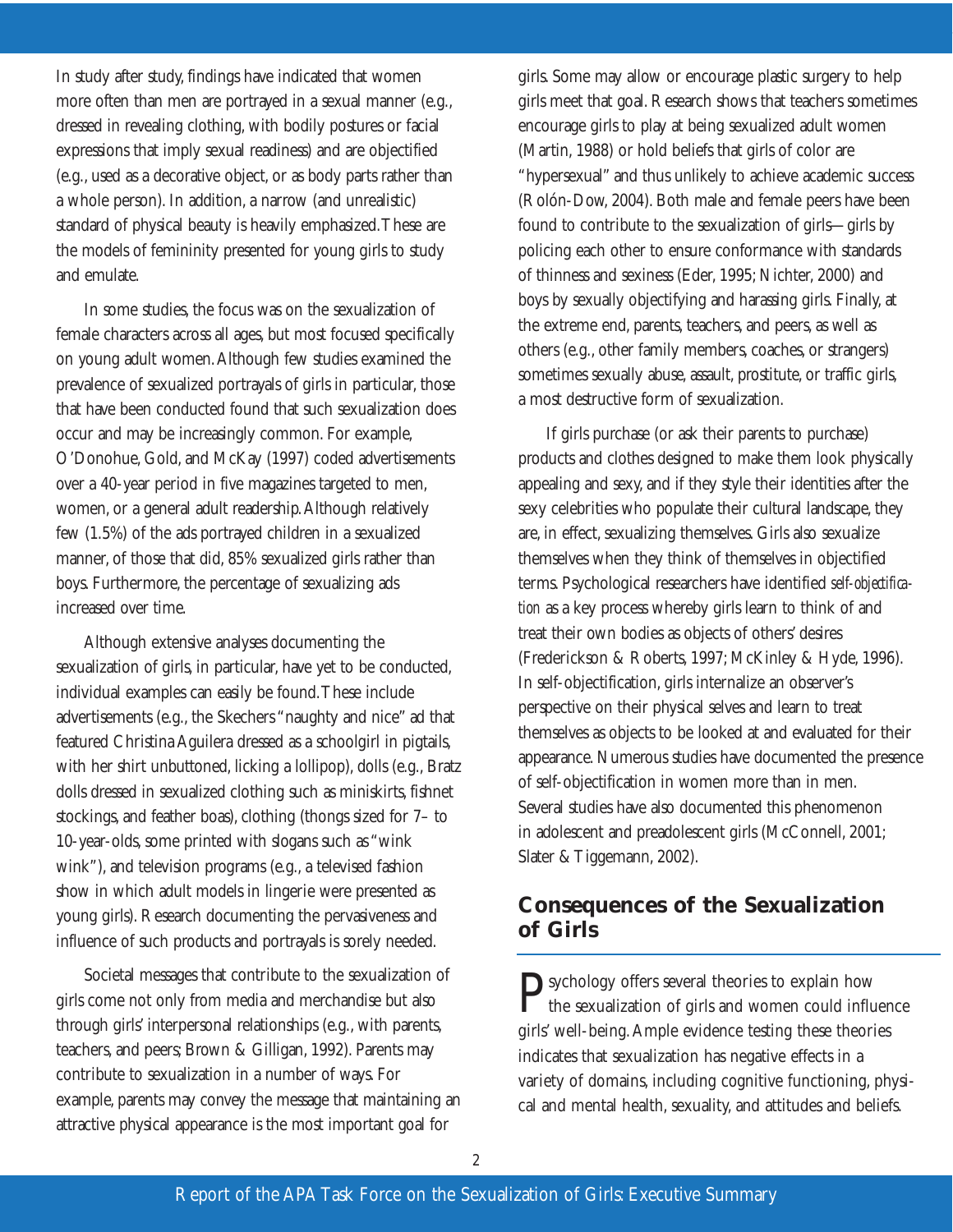Although most of these studies have been conducted on women in late adolescence (i.e., college age), findings are likely to generalize to younger adolescents and to girls, who may be even more strongly affected because their sense of self is still being formed.

#### *Cognitive and Emotional Consequences*

Cognitively, self-objectification has been repeatedly shown to detract from the ability to concentrate and focus one's attention, thus leading to impaired performance on mental activities such as mathematical computations or logical reasoning (Frederickson, Roberts, Noll, Quinn, & Twenge, 1998; Gapinski, Brownell, & LaFrance, 2003; Hebl, King, & Lin, 2004). One study demonstrated this fragmenting quite vividly (Fredrickson et al., 1998).While alone in a dressing room, college students were asked to try on and evaluate either a swimsuit or a sweater.While they waited for 10 minutes wearing the garment, they completed a math test. The results revealed that young women in swimsuits performed significantly worse on the math problems than did those wearing sweaters. No differences were found for young men. In other words, thinking about the body and comparing it to sexualized cultural ideals disrupted mental capacity. In the emotional domain, sexualization and objectification undermine confidence in and comfort with one's own body, leading to a host of negative emotional consequences, such as shame, anxiety, and even self-disgust. The association between self-objectification and anxiety about appearance and feelings of shame has been found in adolescent girls (12–13-year-olds) (Slater & Tiggemann, 2002) as well as in adult women.

#### *Mental and Physical Health*

Research links sexualization with three of the most common mental health problems of girls and women: eating disorders, low self-esteem, and depression or depressed mood (Abramson & Valene, 1991; Durkin & Paxton, 2002; Harrison, 2000; Hofschire & Greenberg, 2001; Mills, Polivy, Herman, & Tiggemann, 2002; Stice, Schupak-Neuberg, Shaw, & Stein, 1994; Thomsen, Weber, & Brown, 2002; Ward, 2004). Several studies (on both teenage and adult women) have found associations between exposure to narrow representations of female beauty (e.g., the "thin ideal") and disordered eating attitudes and symptoms. Research also links exposure to sexualized female ideals with lower self-esteem, negative mood, and depressive symptoms among adolescent girls and women. In addition to mental health consequences of sexualization, research suggests that girls' and women's physical health may also be negatively affected, albeit indirectly.

#### *Sexuality*

Sexual well-being is an important part of healthy development and overall well-being, yet evidence suggests that the sexualization of girls has negative consequences in terms of girls' ability to develop healthy sexuality. Self-objectification has been linked directly with diminished sexual health among adolescent girls (e.g., as measured by decreased condom use and diminished sexual assertiveness; Impett, Schooler, & Tolman, 2006). Frequent exposure to narrow ideals of attractiveness is associated with unrealistic and/or negative expectations concerning sexuality. Negative effects (e.g., shame) that emerge during adolescence may lead to sexual problems in adulthood (Brotto, Heiman, & Tolman, in press).

#### *Attitudes and Beliefs*

Frequent exposure to media images that sexualize girls and women affects how girls conceptualize femininity and sexuality. Girls and young women who more frequently consume or engage with mainstream media content offer stronger endorsement of sexual stereotypes that depict women as sexual objects (Ward, 2002;Ward & Rivadeneyra, 1999; Zurbriggen & Morgan, 2006).They also place appearance and physical attractiveness at the center of women's value.

#### *Impact on Others and on Society*

The sexualization of girls can also have a negative impact on other groups (i.e., boys, men, and adult women) and on society more broadly. Exposure to narrow ideals of female sexual attractiveness may make it difficult for some men to find an "acceptable" partner or to fully enjoy intimacy with a female partner (e.g., Schooler & Ward, 2006).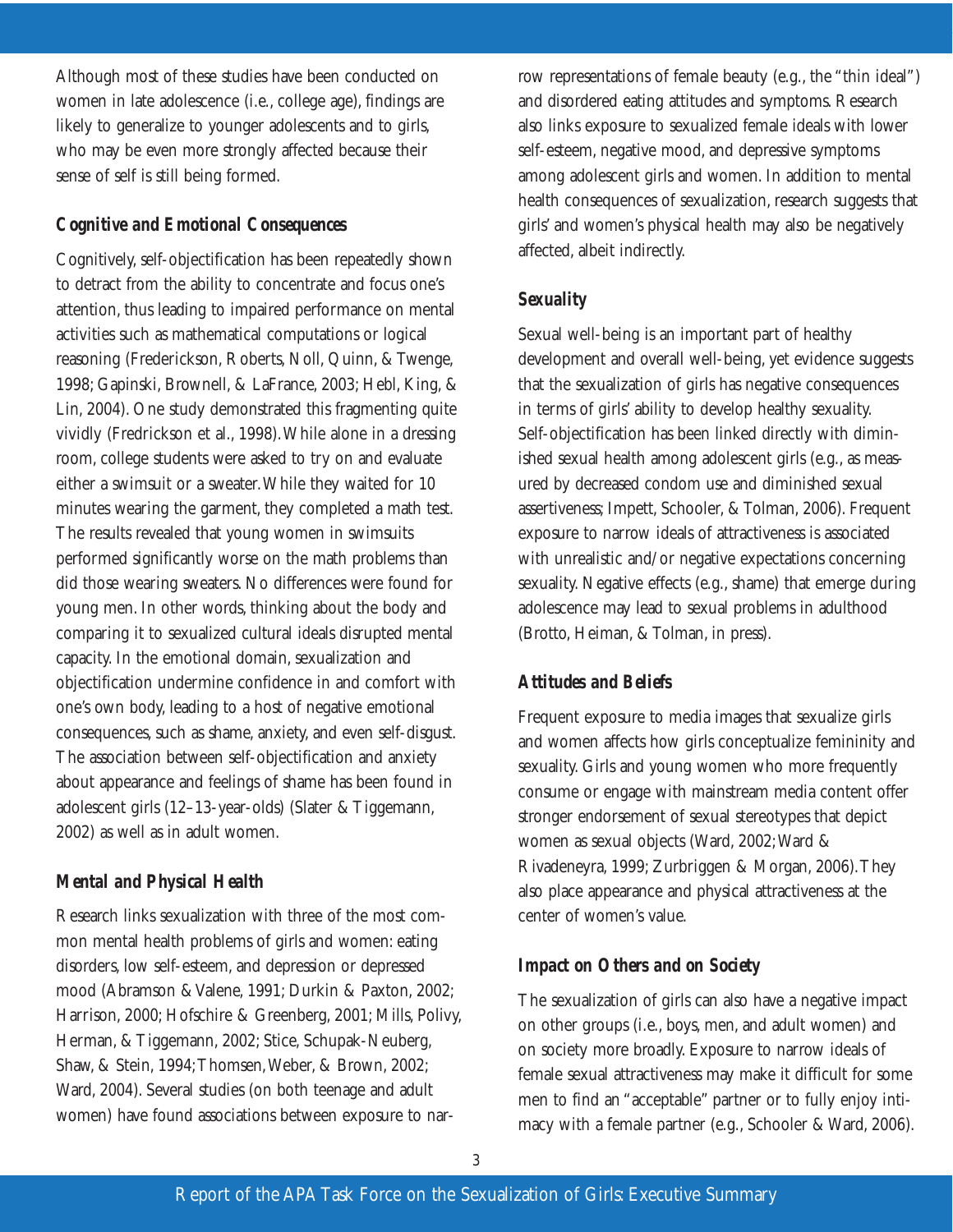Adult women may suffer by trying to conform to a younger and younger standard of ideal female beauty. More general societal effects may include an increase in sexism; fewer girls pursuing careers in science, technology, engineering, and mathematics (STEM); increased rates of sexual harassment and sexual violence; and an increased demand for child pornography.

## **Positive Alternatives to the Sexualization of Girls**

Some girls and their supporters, now and in the past,<br>have resisted mainstream characterizations of girls as sexual objects.A variety of promising approaches exist to reduce the amount of sexualization that occurs and to ameliorate its effects.

Because the media are important sources of sexualizing images, the development and implementation of schoolbased media literacy training programs could be key in combating the influence of sexualization.There is an urgent need to teach critical skills in viewing and consuming media, focusing specifically on the sexualization of women and girls. Other school-based approaches include increased access to athletic and other extracurricular programs for girls and the development and presentation of comprehensive sexuality education programs.

Strategies for parents and other caregivers include learning about the impact of sexualization on girls and coviewing media with their children in order to influence the way in which media messages are interpreted.Action by parents and families has been effective in confronting sources of sexualized images of girls. Organized religious and other ethical instruction can offer girls important practical and psychological alternatives to the values conveyed by popular culture.

Girls and girls' groups can also work toward change. Alternative media such as "zines" (Web-based magazines), "blogs" (Web logs), and feminist magazines, books, and Web sites encourage girls to become activists who speak out and develop their own alternatives. Girl empowerment groups also support girls in a variety of ways and provide important counterexamples to sexualization.

## **Recommendations**

#### *I. Research*

*A solid research base has explored the effects of having an objectified body image or viewing objectified body images in the media. Much previous work, however, has focused on women. Future studies focusing on girls are needed. In addition, more culturally competent, focused work is required to document the phenomenon of the sexualization of girls; to explore the short- and long-term harm of viewing, listening to, and buying into a sexualized pathway to power; and to test alternative presentations of girlhood, sexuality, and power. We recommend that psychologists conduct research to:*

1. Document the frequency of sexualization, specifically of girls, and examine whether sexualization is increasing.

2. Examine and inform our understanding of the circumstances under which the sexualization of girls occurs and identify factors involving the media and products that either contribute to or buffer against the sexualization of girls.

3. Examine the presence or absence of the sexualization of girls and women in all media but especially in movies, music videos, music lyrics, video games, books, blogs, and Internet sites. In particular, research is needed to examine the extent to which girls are portrayed in sexualized and objectified ways and whether this has increased over time. In addition, it is important that these studies focus specifically on sexualization rather than on sexuality more broadly or on other constructs such as gender-role stereotyping.

4. Describe the influence and/or impact of sexualization on girls.This includes both short- and long-term effects of viewing or buying into a sexualizing objectifying image, how these effects influence girls' development, self-esteem, friendships, and intimate relationships, ideas about femininity, body image, physical, mental, and sexual health, sexual satisfaction, desire for plastic surgery, risk factors for early pregnancy, abortion, and sexually transmitted infections, attitudes toward women, other girls, boys, and men, as well as educational aspirations and future career success.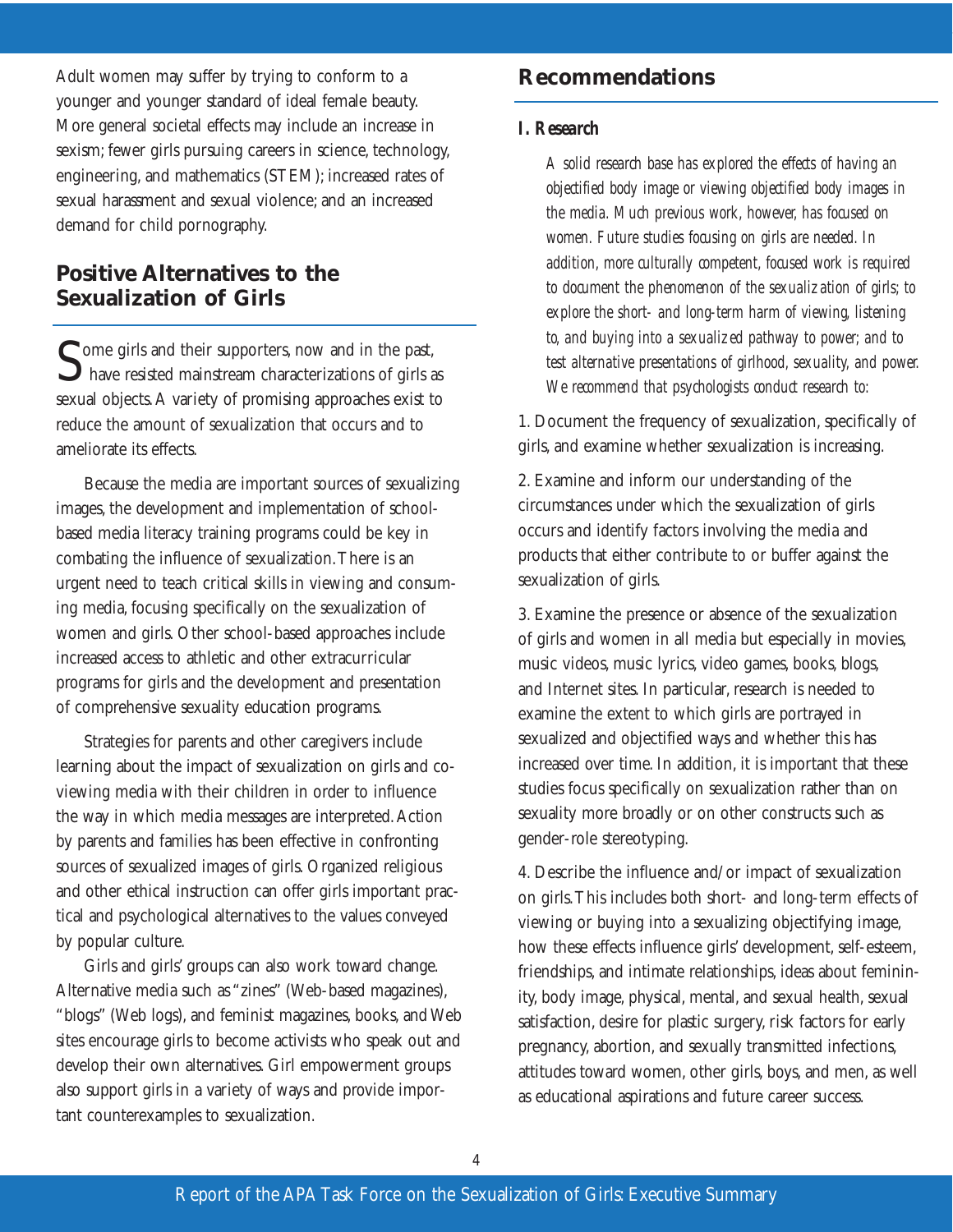5. Explore issues of age compression ("adultification" of young girls and "youthification" of adult women), including prevalence, impact on the emotional well-being of girls and women, and influences on behavior.

6. Explore differences in presentation of sexualized images and effects of these images on girls of color; lesbian, bisexual, questioning, and transgendered girls; girls of different cultures and ethnicities; girls of different religions; girls with disabilities; and girls from all socioeconomic groups.

7. Identify media (including advertising) and marketing alternatives to sexualized images of girls, such as positive depictions of sexuality.

8. Identify effective, culturally competent protective factors (e.g., helping adolescent girls develop a nonobjectified model of normal, healthy sexual development and expression through school or other programs).

9. Evaluate the effectiveness of programs and interventions that promote positive alternatives and approaches to the sexualization of girls. Particular attention should be given to programs and interventions at the individual, family, school, and/or community level.

10. Explore the relationship between the sexualization of girls and societal issues such as sexual abuse, child pornography, child prostitution, and the trafficking of girls. Research on the potential associations between the sexualization of girls and the sexual exploitation of girls is virtually nonexistent, and the need for this line of inquiry is pressing.

11. Investigate the relationships between international issues such as immigration and globalization and the sexualization of girls worldwide. Document the global prevalence of the sexualization of girls and the types of sexualization that occur in different countries or regions and any regional differences in the effects of sexualization.Assess the effects of sexualization on immigrant girls and determine whether these effects are moderated by country of origin, age at immigration, and level of acculturation.

12. Conduct controlled studies on the efficacy of working directly with girls and girls' groups that address these issues, as well as other prevention/intervention programs.

13. Researchers who are conducting studies on related topics (e.g., physical attractiveness, body awareness, or acceptance of the thin ideal) should consider the impact of sexualization as they develop their findings.

### *II. Practice*

*As practitioners, psychologists can perform a valuable service by raising awareness of the negative impact of the sexualization of girls—on girls, as well as on boys, women, and men. As individuals and in collaboration with others, practitioners are encouraged to address the sexualization of girls. We recommend:*

1.That APA make the Report of the Task Force on the Sexualization of Girls available to practitioners working with children and adolescents in order to familiarize them with information and resources relevant to the sexualization of girls and objectifying behavior on the part of girls.

2.That APA make the Report of the Task Force on the Sexualization of Girls available to practitioners as a source of information on assisting girls in developing the skills necessary to advocate for themselves and counter these adverse messages, taking into account the impact and influence of family and other relationships.

### *III. Education and Training*

*Education and training focusing on the prevalence and impact of the sexualization of girls are needed at all levels of psychology to raise awareness within the discipline of psychology and among psychologists about these important issues.We recommend:*

1.That APA disseminate information about the Report of the Task Force on the Sexualization of Girls to instructors at the middle-school, high-school, and undergraduate levels and to chairs of graduate departments of psychology.

2.That information from the Report of the Task Force on the Sexualization of Girls be considered for inclusion in future revisions of the *National Standards for High School Psychology Curricula* and *Guidelines on the Undergraduate Psychology Major* by the groups charged with revising these documents.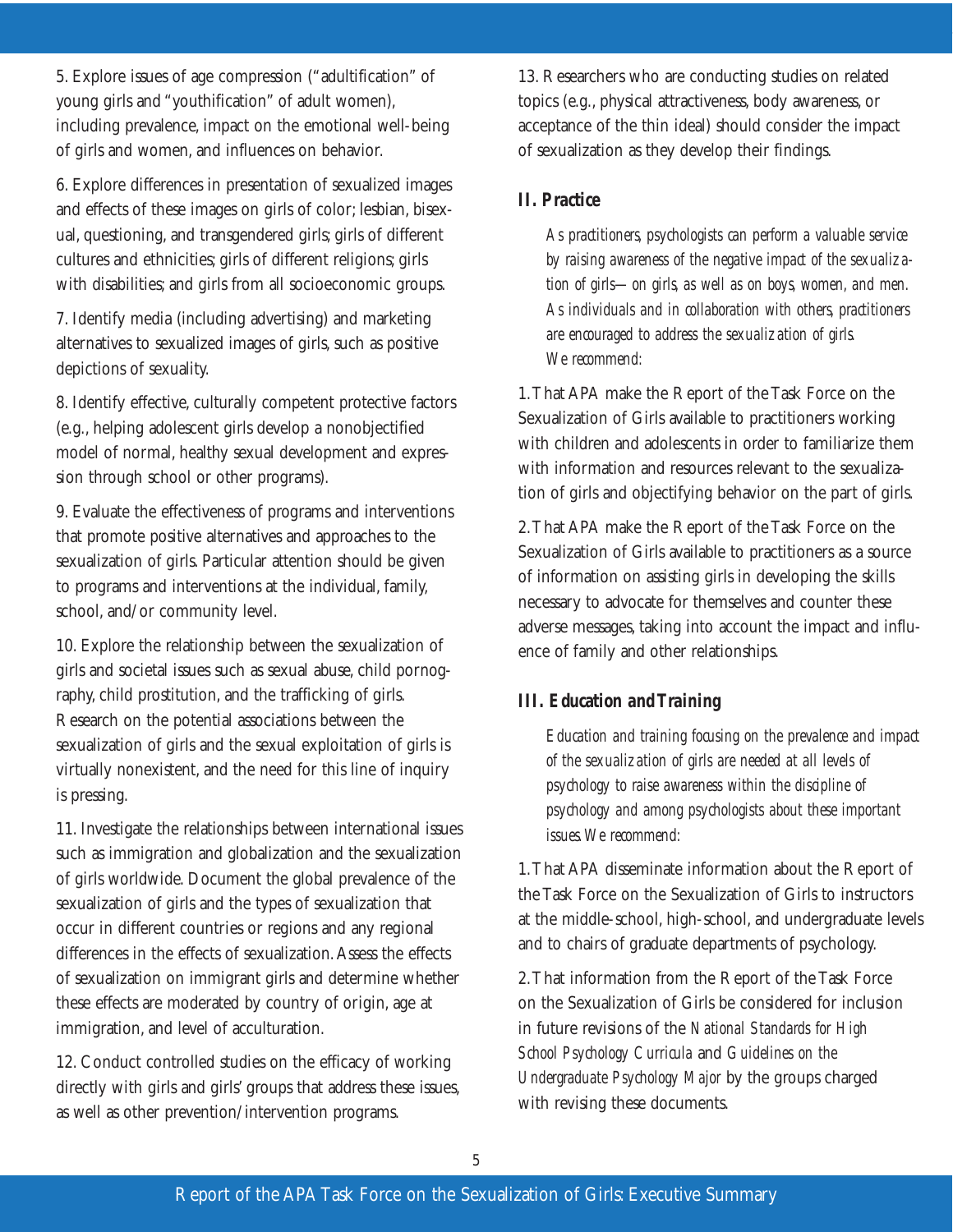3.That chairs of graduate departments of psychology and of graduate departments in other areas in which psychologists work be encouraged to consider information from the Report of the Task Force on the Sexualization of Girls as curricula are developed within their programs and to aid in the dissemination of the report.

4.That information from the Report of the Task Force on the Sexualization of Girls be considered for development as continuing education and online academy programming, in partnership with APA's Continuing Education in Psychology Office.

5.That the Ethics Committee and APA Ethics Office consider and use this report in developing ethics educational and training materials for psychologists and make this report available to the group responsible for the next revision of the APA "Ethical Principles of Psychologists and Code of Conduct."

#### *IV. Public Policy*

*APA, in collaboration with other organizations and through its advocacy efforts, is encouraged to advocate for and better support understanding of the nature and impact of the sexualization of girls, as well as identification and broad implementation of strategies to combat this serious societal problem.We recommend:*

1.That APA advocate for funding to support needed research in the areas outlined above.

2.That APA advocate for funding to support the development and implementation by public agencies and private organizations of media literacy programs, including interactive media, in schools that combat sexualization and objectification.

3.That APA advocate for the inclusion of information about sexualization and objectification in health and other related programs, including comprehensive sex education and other sexuality education programs.

4.That APA encourage federal agencies to support the development of programming that may counteract damaging images of girlhood and test the effects of such programs, for example,Web "zines" (i.e.,Web magazines), extracurricular activities (such as athletics), and programs that help girls feel powerful in ways other than through a sexy appearance.

5.That APA work with Congress and relevant federal agencies and industry to reduce the use of sexualized images of girls in all forms of media and products.

#### *V. Public Awareness*

*The task force offers the following recommendations with the goal of raising public awareness about this important issue. Achieving this goal will require a comprehensive, grassroots, communitywide effort. Participants and stakeholders will include parents and other caregivers, educators, young people, community-based organizations, religious communities, the media, advertisers, marketing professionals, and manufacturers. Overarching strategies will be needed to build linkages and partnerships among the community members. If the goal of raising public awareness is left unmet, the mission of this work will be significantly curtailed.We recommend:*

1.That APA seek outside funding to support the development and implementation of an initiative to address the issues raised in this report and identify outside partners to collaborate on these goals.The long-term goals of this initiative, to be pursued in collaboration with these outside partners, should include the following:

- Develop age-appropriate multimedia education resources representing ethnically and culturally diverse young people (boys and girls) for parents, educators, health care providers, and community-based organizations, available in English and other languages, to help facilitate effective conversations about the sexualization of girls and its impact on girls, as well as on boys, women, and men.
- Convene forums that will bring together members of the media and a panel of leading experts in the field to examine and discuss (a) the sexualization of girls in the United States, (b) the findings of this task force report, and (c) strategies to increase awareness about this issue and reduce negative images of girls in the media.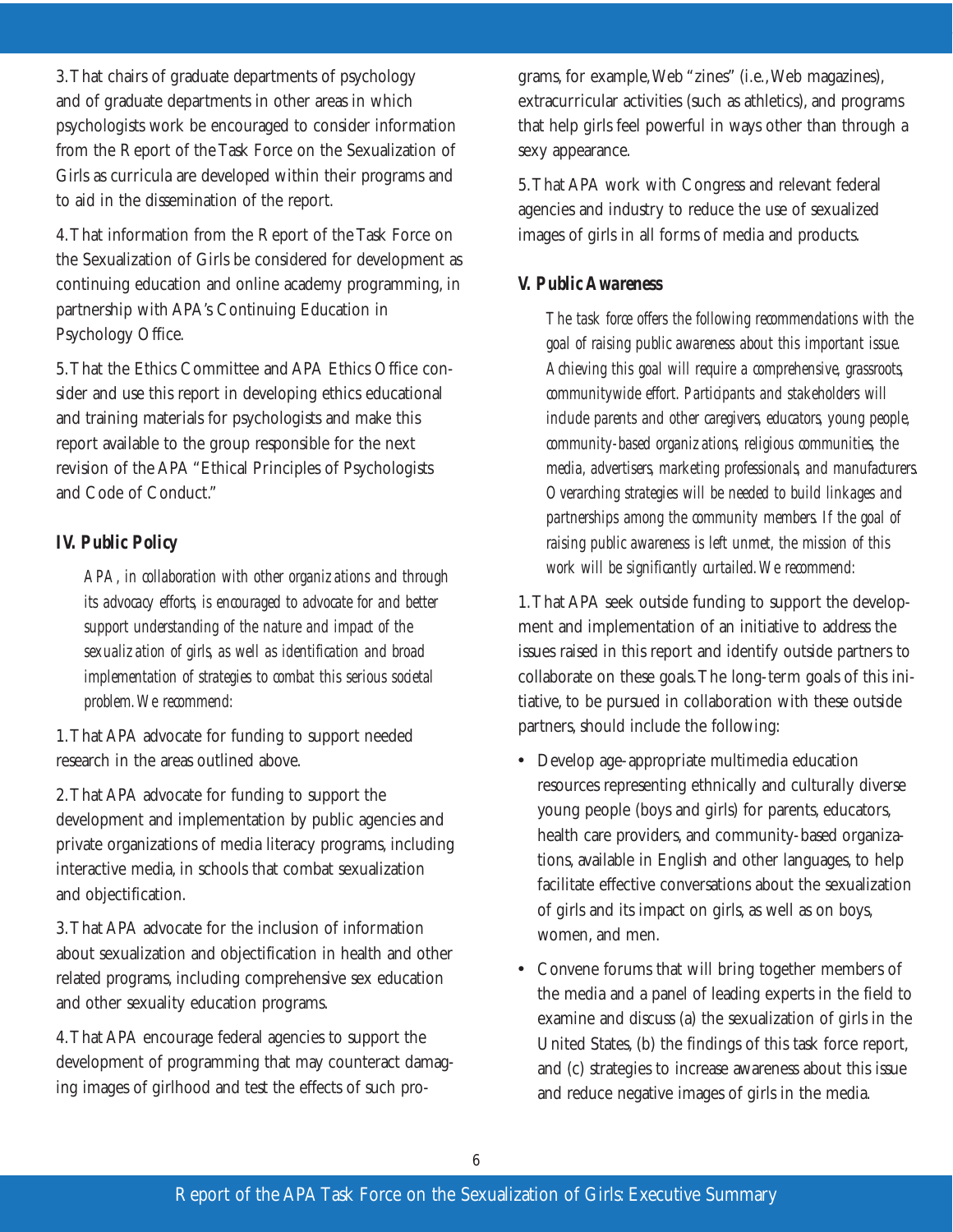- Develop media awards for positive portrayals of girls as strong, competent, and nonsexualized (e.g., the best television portrayal of girls or the best toy).
- Convene forums with industry partners, including the media, advertisers, marketing professionals, and manufacturers, to discuss the presentation of sexualized images and the potential negative impact on girls and to develop relationships with the goal of providing guidance on appropriate material for varying developmental ages and on storylines and programming that reflect the positive portrayals of girls.

2.That school personnel, parents and other caregivers, community-based youth and parenting organizations, and local business and service organizations encourage positive extracurricular activities that help youth build nurturing connections with peers and enhance self-esteem based on young people's abilities and character rather than on their appearance.

### **References**

Abramson, E., & Valene, P. (1991). Media use, dietary restraint, bulimia, and attitudes toward obesity: A preliminary study. *British Review of Bulimia and Anorexia Nervosa, 5,* 73-76.

Brotto, L., Heiman, J., & Tolman, D. (in press).Towards conceptualizing women's desires:A mixed methods study. *Journal of Sex Research.*

Brown, L. M., & Gilligan, C. (1992). *Meeting at the crossroads:Women's psychology and girls' development.* Cambridge, MA: Harvard University Press.

Durkin, S. J., & Paxton, S. J. (2002). Predictors of vulnerability to reduced body image satisfaction and psychological well-being in response to exposure to idealized female media images in adolescent girls. *Journal of Psychosomatic Research, 53,* 995-1005.

Eder, D. (with Evans, C. C., & Parker, S). (1995). *School talk: Gender and adolescent culture.* New Brunswick, NJ: Rutgers University Press.

Fredrickson, B. L., & Roberts,T-A. (1997). Objectification theory:Toward understanding women's lived experience and mental health risks. *Psychology of Women Quarterly, 21,* 173-206.

Fredrickson, B. L., Roberts,T., Noll, S. M., Quinn, D. M., & Twenge, J. M. (1998).That swimsuit becomes you: Sex differences in self-objectification, restrained eating, and math performance. *Journal of Personality and Social Psychology, 75,* 269-284.

Gapinski, K. D., Brownell, K. D., & LaFrance, M. (2003). Body objectification and "fat talk": Effects on emotion, motivation, and cognitive performance. *Sex Roles, 48,* 377-388.

Gow, J. (1996). Reconsidering gender roles on MTV: Depictions in the most popular music videos of the early 1990s. C*ommunication Reports, 9,* 151-161.

Grauerholz, E., & King, A. (1997). Primetime sexual harassment. *Violence Against Women, 3,* 129-148.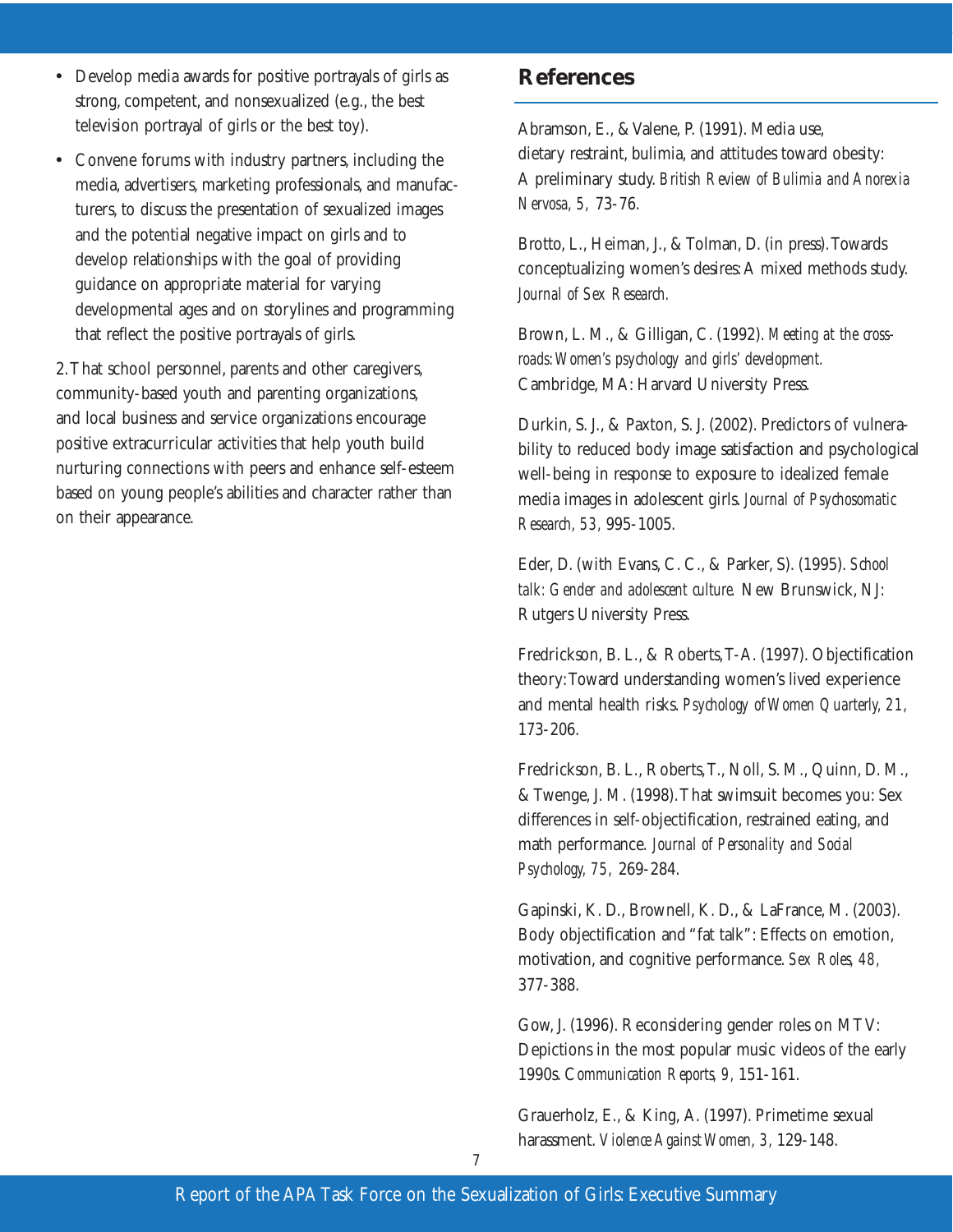Harrison, K. (2000).The body electric:Thin-ideal media and eating disorders in adolescents. *Journal of Communication, 50,* 119-143.

Hebl, M. R., King, E. G., & Lin, J. (2004).The swimsuit becomes us all: Ethnicity, gender, and vulnerability to selfobjectification. *Personality and Social Psychology Bulletin, 30,* 1322-1331.

Hofschire, L. J., & Greenberg, B. S. (2001). Media's impact on adolescents' body dissatisfaction. In J. D. Brown & J. R. Steele (Eds.), *Sexual teens, sexual media* (pp. 125-149). Mahwah, NJ: Erlbaum.

Impett, E.A., Schooler, D., & Tolman, D. L. (2006).To be seen and not heard: Femininity ideology and adolescent girls' sexual health. *Archives of Sexual Behavior, 21,* 628-646.

Krassas, N., Blauwkamp, J. M., & Wesselink, P. (2001). Boxing Helena and corseting Eunice: Sexual rhetoric in *Cosmopolitan* and *Playboy* magazines. *Sex Roles, 44,* 751-771.

Krassas, N. R., Blauwkamp, J. M., & Wesselink, P. (2003). "Master your Johnson": Sexual rhetoric in *Maxim* and *Stuff* magazines. *Sexuality & Culture, 7,* 98-119.

Lin, C. (1997). Beefcake versus cheesecake in the 1990s: Sexist portrayals of both genders in television commercials. *Howard Journal of Communications, 8,* 237-249.

Martin, K.A. (1998). Becoming a gendered body: Practices in preschools. *American Sociological Review, 63,* 494-511.

McConnell, C. (2001).An object to herself:The relationship between girls and their bodies. *Dissertation Abstracts International, 61*(8B), p. 4416.

McKinley, N. M., & Hyde, J. S. (1996).The Objectified Body Consciousness Scale. *Psychology of Women Quarterly, 20,* 181-215.

Mills, J., Polivy, J., Herman, C. P., & Tiggemann, M. (2002). Effects of exposure to thin media images: Evidence of selfenhancement among restrained eaters. *Personality and Social Psychology Bulletin, 28,* 1687-1699.

Nichter, M. (2000). *Fat talk:What girls and their parents say about dieting.* Cambridge, MA: Harvard University Press.

O'Donohue,W., Gold, S. R., & McKay, J. S. (1997). Children as sexual objects: Historical and gender trends in magazines. *Sexual Abuse: Journal of Research & Treatment, 9,* 291-301.

Plous, S., & Neptune, D. (1997). Racial and gender biases in magazine advertising:A content analytic study. *Psychology of Women Quarterly, 21,* 627-644.

Rolón-Dow, R. (2004). Seduced by images: Identity and schooling in the lives of Puerto Rican girls. *Anthropology and Education Quarterly, 35,* 8-29.

Schooler, D., & Ward, L. M. (2006).Average joes: Men's relationships with media, real bodies, and sexuality. *Psychology of Men and Masculinity, 7,* 27-41.

Slater, A., & Tiggemann, M. (2002). A test of objectification theory in adolescent girls. *Sex Roles, 46,* 343-349.

Stice, E., Schupak-Neuberg, E., Shaw, H., & Stein, R. (1994). Relation of media exposure to eating disorder symptomatology:An examination of mediating mechanisms. *Journal of Abnormal Psychology, 103,* 836-840.

Thomsen, S. R.,Weber, M. M., & Brown, L. B. (2002).The relationship between reading beauty and fashion magazines and the use of pathogenic dieting methods among adolescent females. *Adolescence, 37,* 1-18.

Vincent, R. C. (1989). Clio's consciousness raised? Portrayal of women in rock videos, re-examined. *Journalism Quarterly, 66,* 155-160.

Ward, L. M. (1995).Talking about sex: Common themes about sexuality in the prime-time television programs children and adolescents view most. *Journal of Youth & Adolescence, 24,* 595-615.

Ward, L. M. (2002). Does television exposure affect emerging adults' attitudes and assumptions about sexual relationships? Correlational and experimental confirmation. *Journal of Youth and Adolescence, 31,* 1–15.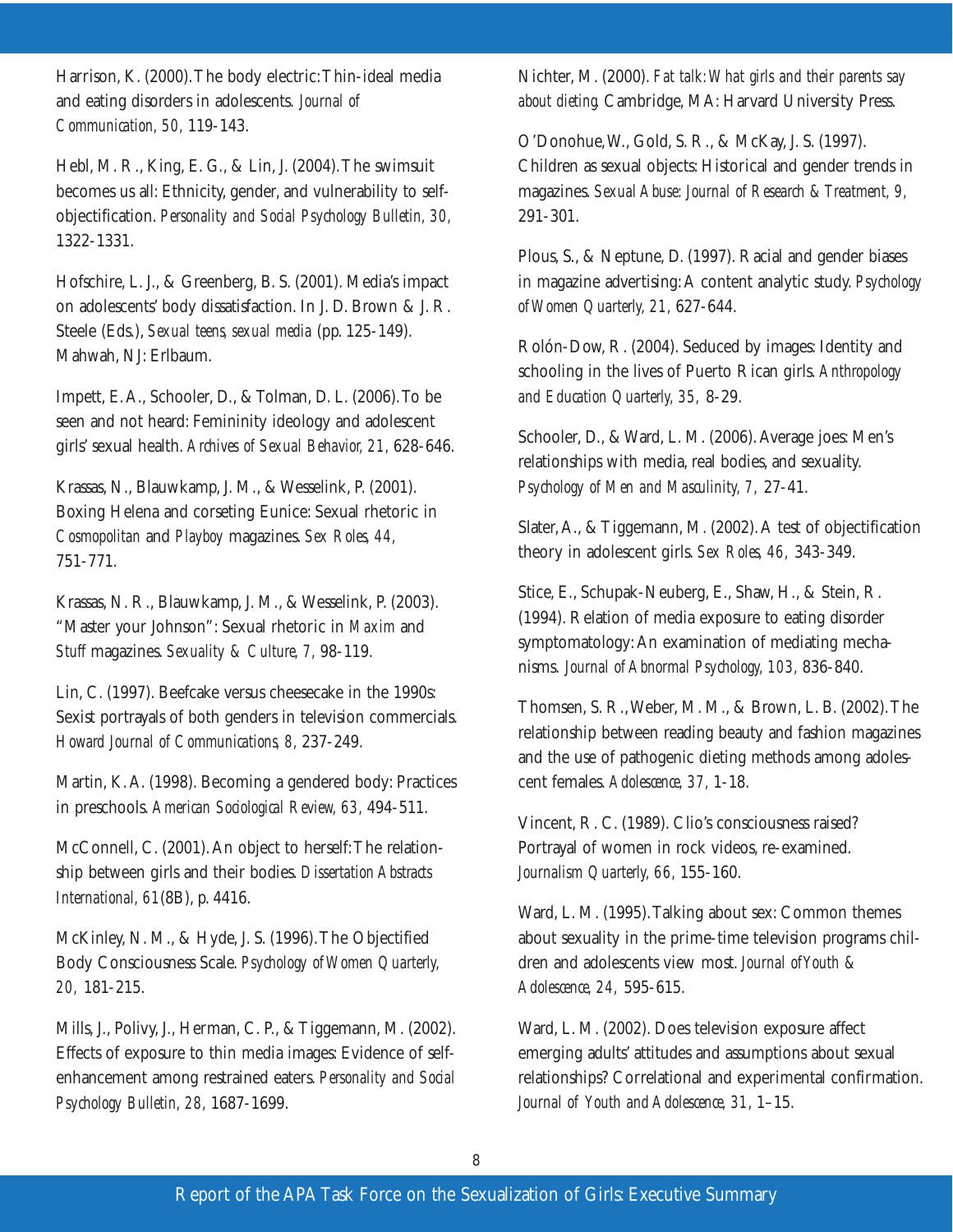Ward, L. M. (2004).Wading through the stereotypes: Positive and negative associations between media use and Black adolescents' conceptions of self. *Developmental Psychology, 40,* 284-294.

Ward, L. M., & Rivadeneyra, R. (1999). Contributions of entertainment television to adolescents' sexual attitudes and expectations:The role of viewing amount versus viewer involvement. *Journal of Sex Research, 36,* 237–249.

Zurbriggen, E. L., & Morgan, E. M. (2006).Who wants to marry a millionaire? Reality dating television programs, attitudes toward sex, and sexual behaviors. *Sex Roles, 54,* 1-17.